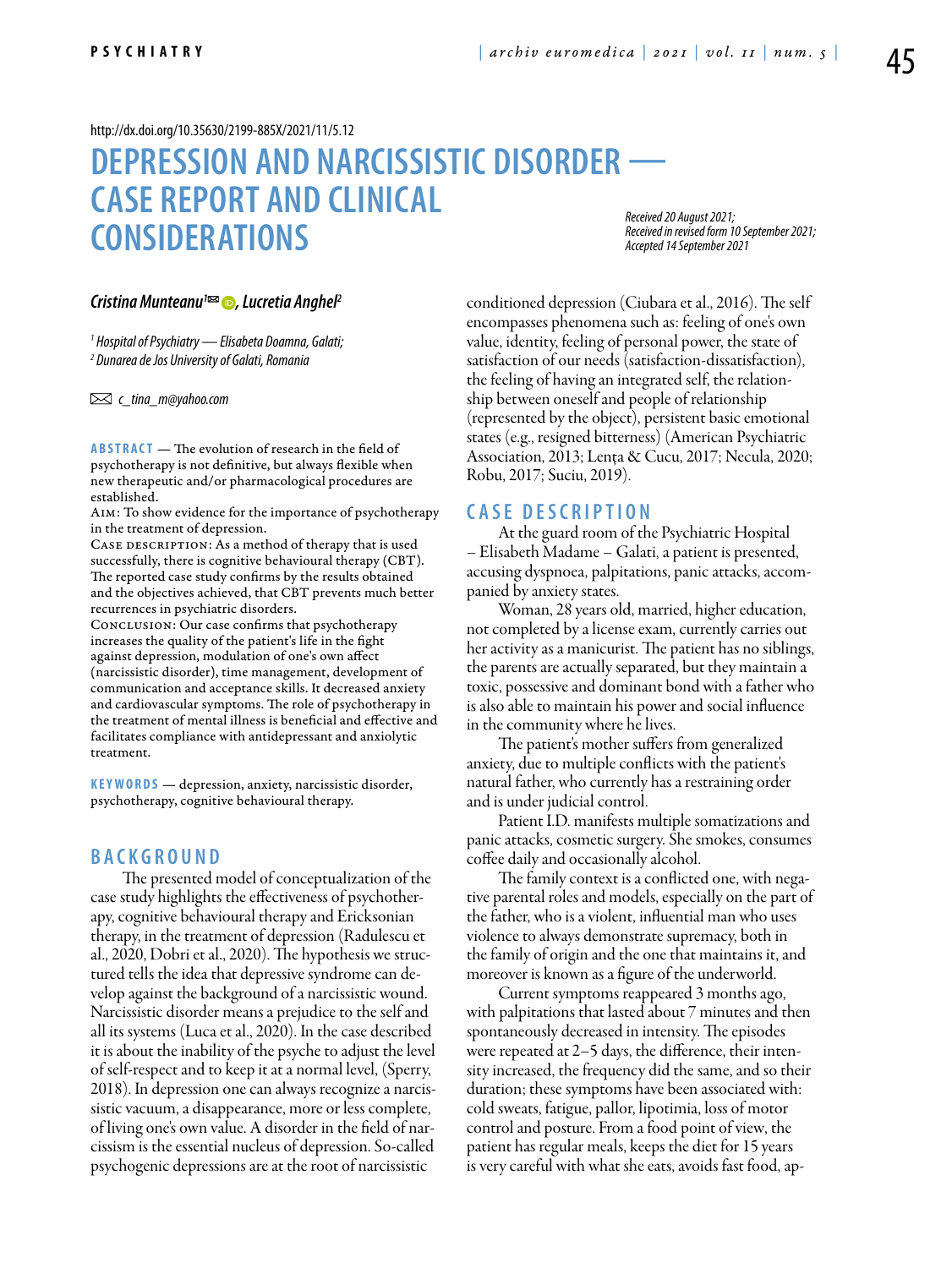preciates vegan diets and avoids eating in the evening. The only problem she can't control is the desire to eat sweets, when the anxiety state increases and when she is alone and feels fearful.

## **P SY C H OLO G IC AL E X AMINATION**

#### *Affective-emotional level:*

The patient manifests an egocentric, grandiose behavior and tends to feel entitled to this attitude, which she frequently adopts; is impulsive and anxious, is considered to be special and in human relationships is always dissatisfied and manages to maintain superficial relationships and seeks to manipulate situations and contexts, which benefits her. The patient shows negative affectivity towards herself, as a physical and aesthetic aspect. The self-accusations resulted in lip enlargement, numerous breast surgeries. However, she is still unsatisfied and wants to sculpt her whole body in order to look like a diva.

#### *Cognitive level:*

The patient, I.D. is oriented spatially and temporally, without memory or attention disorders, with a demonstrative speech, slightly theatrical, with the desire to impress.

*QI= 95, Average Normal Intelligence (RAVEN Progressive Matrics)* (Raven et al., 1938)

As attitude she is insistent, slightly hypochondriac, inflexible, with a diffuse perception of one's own body, impulsive temperament and justice with rigid abstractions; condemns with ease the people in her life, who have made her suffer, manifest behavior is cognitive expansiveness and exaggeration.

*SCID V — Narcissistic Personality Disorder* (First & Williams, 2012)

*RORSCHACH TEST* — responses in large numbers of type C (primary color) and type CF (color form) (Gacono & Meloy, 1994)

*T.A.T. TEST:* The patient tends to avoid the essential characteristics of the boards and that is why her stories are lities of significant content (Murray, 1943)

#### *Behavioural level:*

I.D. easily moves from a normal mood or euthymia to a dysphoricama mood, with trajectories triggered by an inadequate and intense anger and mania. At the other extreme there are feelings of deep inner vacuum, and general behavioral boredom, up to lethargy and postural immobilization. The patient states that she had months when the only effort she made was to go to the toilet. Regarding to food, the only food ingested was milk and water from time to time. Emotionally unstable and permanently irritable to everything she has experienced in childhood, physical abuse and family abandonment have produced

major changes in general conduct; mixed insomnia and dysfunctional thoughts and especially those of non-acceptance of body image and fear of sudden death, in sleep mental exhaustion.

#### *Psychophysiological level:*

- 1. The feeling of imminent death
- 2. Feeling of a sly
- 3. Liptomy stars, nausea and vomiting
- 4.Palpitations and internal hyperventilation
- 5. Cold extremities<br>6. Tingling all over the l
	- Tingling all over the body

#### *Interpersonal Relationship Level:*

The patient requires excessive admiration, does not show empathy, envies or feels envied, always arrogant, truculent, full of vanity and knows how to exploit others.

Attachment style: fearful and dismissive.

Self-perception: "I am special and unique and entitled to extraordinary privileges, whether I have won them or not."

The patient, I.D., although emotionally vulnerable to negative evaluations and the reaction of others, can manage these moments, is very perceptive in relationships with others and uses her advantages to achieve her own goals.

*Psychodiagnosis: Anxiety disorder with panic attacks, depressive syndrome, binge eating disorder*  (American Psychiatric Association, 2013)

*Treatment:* In order to improve the patient's quality of life and for psychotherapy to be able to have increased efficacy, it is recommended to maintain psychiatric treatment with antidepressants and anxiolytics.

*Psychotherapy:* Cognitive-Behavioural therapy is recommended for better management of depressive syndrome and anxious states.

Family advice to identify the patient support network.

Both forms of therapy have as objectives: awareness of the inner conflicts that led to the appearance of panic attacks (e.g. fear of death and fear of not being able to work what she likes- the aesthetics of nails.); all these states are specific to Psychobehavioral Type A.

— Mental relaxation therapy and mindfullness techniques aimed to decrease physical tension and improve cardiovascular symptoms.

#### **DISC U SSION**

Throughout the therapeutic process, I.D. actively participated in modulating her own affect; learning